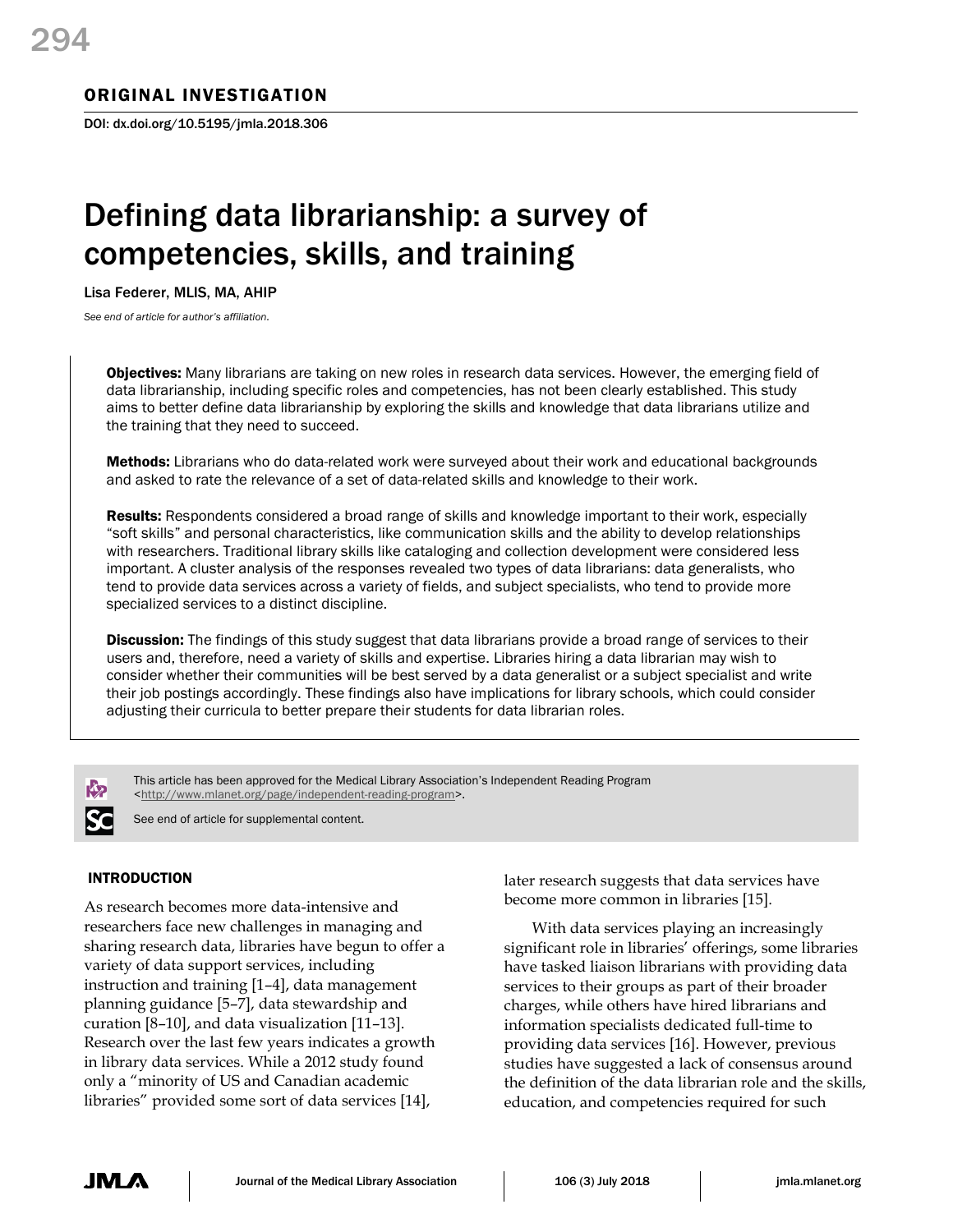positions [15]. Competencies and skills have been developed for many other types of specialist information professionals. These documents help inform hiring decisions, continuing education, and curriculum development to ensure a workforce that is prepared to meet the information needs of the users they serve [17–19]. In the absence of an understanding in the profession of the data librarian role, library policy and strategic planning might not accurately reflect the experience of "frontline" data librarians [20], and librarians may even feel uncertain about exactly what "research data services" entails [21]. This uncertainty may also extend to iSchools, whose curriculum may be inadequate to prepare students to later fill data librarian positions [22].

This study aims to better define the skills, knowledge, and competencies that are essential to the data librarian role by surveying information professionals who self-identify as working in data librarian roles in order to explore the skills and knowledge that they consider most important to their work. In addition to identifying the types of skills and competencies that data librarians use in their work, this study also helps to more clearly define the profession of science data librarianship through an understanding of the characteristics of individuals who work in these roles. A better understanding of key competencies for science data librarians could also help create a workforce that is more prepared to take on such roles by informing library school curricula and continuing education offerings.

## **METHODS**

This study gathered information about skills and competencies from information professionals who spend a significant portion of their work providing data services. The survey instrument and recruitment materials did not specify the exact definition of "a significant portion of their work" in order to encourage respondents to complete the survey even if they were not engaged full-time in data-related work. Because the activities and information needs of researchers in the arts, humanities, and social sciences differed substantively from those of researchers in the sciences [23], the data services that information professionals provided to these groups likely differed from those provided to researchers working

in the sciences. Therefore, this study focused on information specialists who provided services in biomedicine and the sciences, including those who provided services in these fields in addition to nonscience fields.

## Survey instrument

Data were collected using a survey instrument (supplemental Appendix A) consisting of questions about respondents' educational and employment background and their perceptions of the importance of various skills and expertise to their current positions. The taxonomy of skills and expertise (supplemental Appendix B) was created by building upon existing lists of library skills and expertise to facilitate comparison of the present study to previous research [24–26], with the addition of datarelated skills and expertise. Respondents rated the importance of these skills and expertise on a fivepoint Likert scale [27]. The survey instrument was developed in SurveyMonkey and distributed to four information professionals from the target population for pilot testing. Comments were collected from the pilot testers, and the instrument was revised accordingly. The final survey instrument was reviewed by the National Institutes of Health Office of Human Subjects Research Protections and determined to be excluded from institutional review board (IRB) review.

## Participant recruitment

Participants were invited to respond to the survey through several means. First, the survey was distributed to the email lists of the Medical Library Association (MLA) Medical Informatics Section and Data Special Interest Group, as well as the email list for Datacure, an informal group consisting of data specialists who work in libraries. In addition, the survey was sent to the email list of the Association of Academic Health Sciences Libraries, which primarily consists of library directors and managers, with the request to forward the announcement to data specialists working in their libraries. Finally, the survey was announced on Twitter and tagged with #medlibs, #datalibs, and #meddatalibs, which are commonly used to designate tweets relevant to medical librarians and data librarians. Because the survey was distributed through multiple media and because the proportion of recipients who were actually eligible to participate in the survey is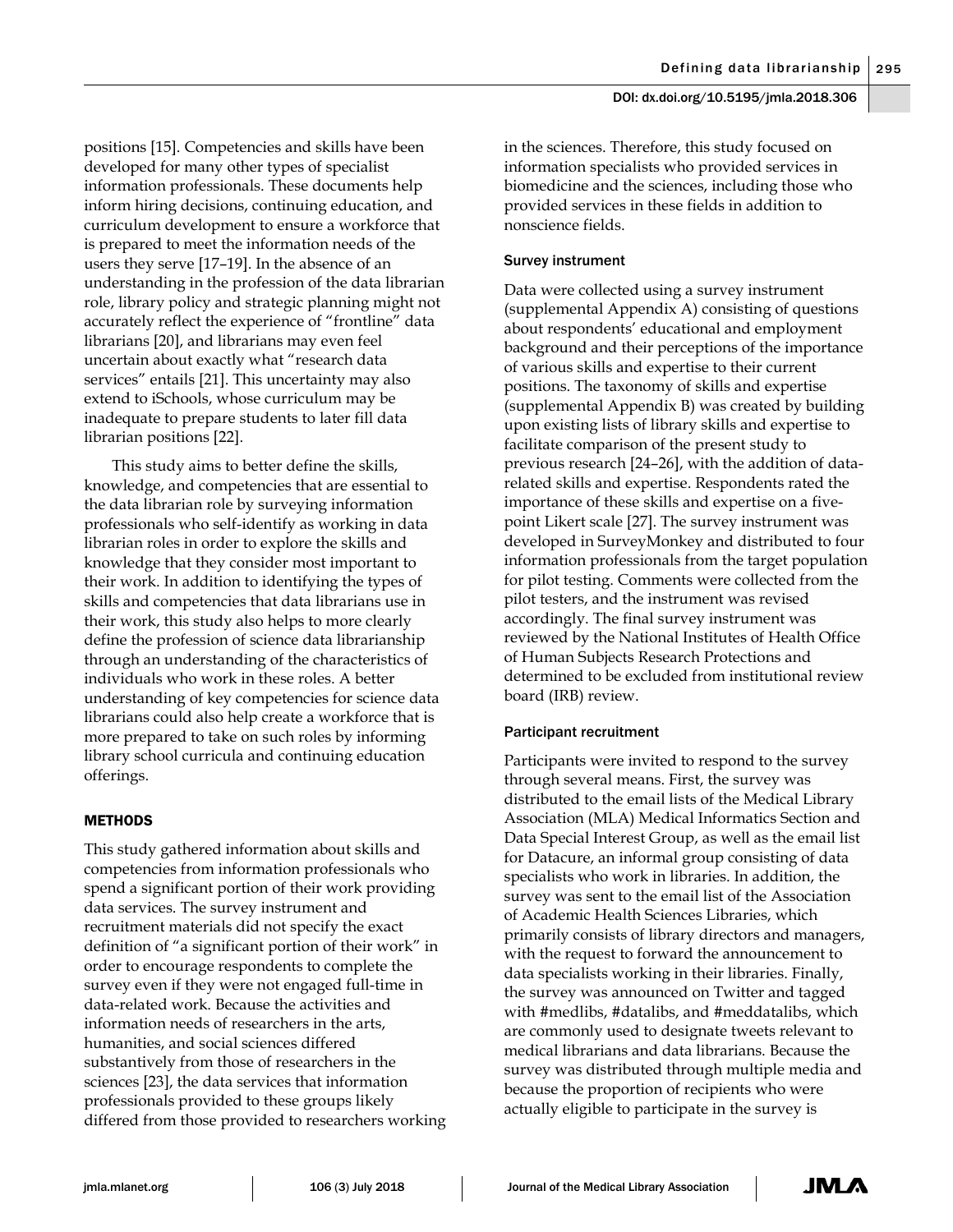unknown, the exact number of eligible individuals who received the announcement, and therefore the response rate, cannot be determined.

## Data analysis

At the end of the two-week survey period, responses were downloaded for analysis. Quantitative analysis was conducted using a variety of packages in R and RStudio, and visualizations were created using the ggplot2 package. Open-ended responses were analyzed manually. The full code for this analysis and the de-identified dataset are available on [Open](https://osf.io/zafr6/)  [Science Framework.](https://osf.io/zafr6/)

In addition to basic statistical summary, cluster analysis was performed to detect subgroups within the sample [28]. The clustering algorithm finds respondents who are similar to each other based on their responses to the survey. Individuals within a group, or cluster, can be thought to be more similar to each other than to individuals who do not fall into that cluster. This type of analysis allows identification of latent classes in the data or groups of similar individuals, even if the researcher did not know in advance which groups would exist. Though a clustering algorithm can identify groups of similar individuals, it cannot identify the meaning or identity of the group. Human interpretation of the clusters must be done to determine what significance exists to the groups that were identified by the algorithm. For example, a clustering algorithm might identify two distinct groups of individuals in the dataset. The researcher would then review the characteristics of individuals in each of the two groups to determine what makes individuals in a group similar to each other and different from others and apply descriptive labels to these two groups.

In this study, similarity was calculated using Gower distance, which is suitable for noncontinuous and mixed variables [29], implemented in R using the cluster package [30]. Because nominal variables are not suitable for distance-based modeling, Likert scale data were one-hot encoded to binary variables [31]. After distances were calculated, clustering was conducted using the partitioning around medoids (PAM) algorithm [32]. Models were fit for between 2 and 10 clusters, and the 2-cluster model was determined to be the best fit, based on silhouette width [33]. Finally, hierarchical clustering analysis was performed using complete linkage to identify

members of each of the 2 groups [34]. Statistical significance between the 2 groups was tested using Student's 2-sample *t*-tests at a 95% confidence interval.

## RESULTS

A total of ninety participants responded to the survey during a two-week period in April 2017; eight surveys were discarded because the respondents had not completed enough responses, leaving eighty-two responses for the analysis.

#### Participant characteristics

Job titles. Respondents who reported their job titles (n=81) had a variety of different titles; the only titles reported by more than 1 respondent were "data services librarian" (n=5) and "librarian" (n=2). While the other respondents' job titles varied, some common words or phrases in titles included: "librarian" (n=47); "data services" (n=13); "research data" (n=11); "informationist" (n=6); "data management" (n=5); "manager" (n=5); and "director"  $(n=5)$ .

**Disciplinary support.** More than two-thirds of respondents (n=55) supported more than 1 academic discipline, with a mean of 2.8 disciplines supported. The most common combinations of disciplines supported were biomedical or health sciences and life science (n=36) and engineering or computer science and physical sciences (n=28). Distributions of respondents supporting disciplines were: biomedical and/or health sciences: 82% (n=67); life sciences: 52% (n=43); engineering and/or computer science: 40% (n=33); social sciences: 38% (n=31); physical sciences: 38% (n=31); and mathematics and/or statistics: 30% (n=25). Seven respondents (9%) used the write-in "other" option to indicate that they also provided support to arts and/or humanities in addition to one of the scientific fields above.

Data versus non-data work. Respondents were asked to estimate the percentage of time that they spent working on data-related work versus other, nondata-related work. Of the respondents who provided an answer (n=78), only 5% (n=4) reported spending all of their time on data-related work. The majority of respondents (n=48, 59%) reported spending at least 50% of their time on data-related work, with a mean of 55% of time spent on data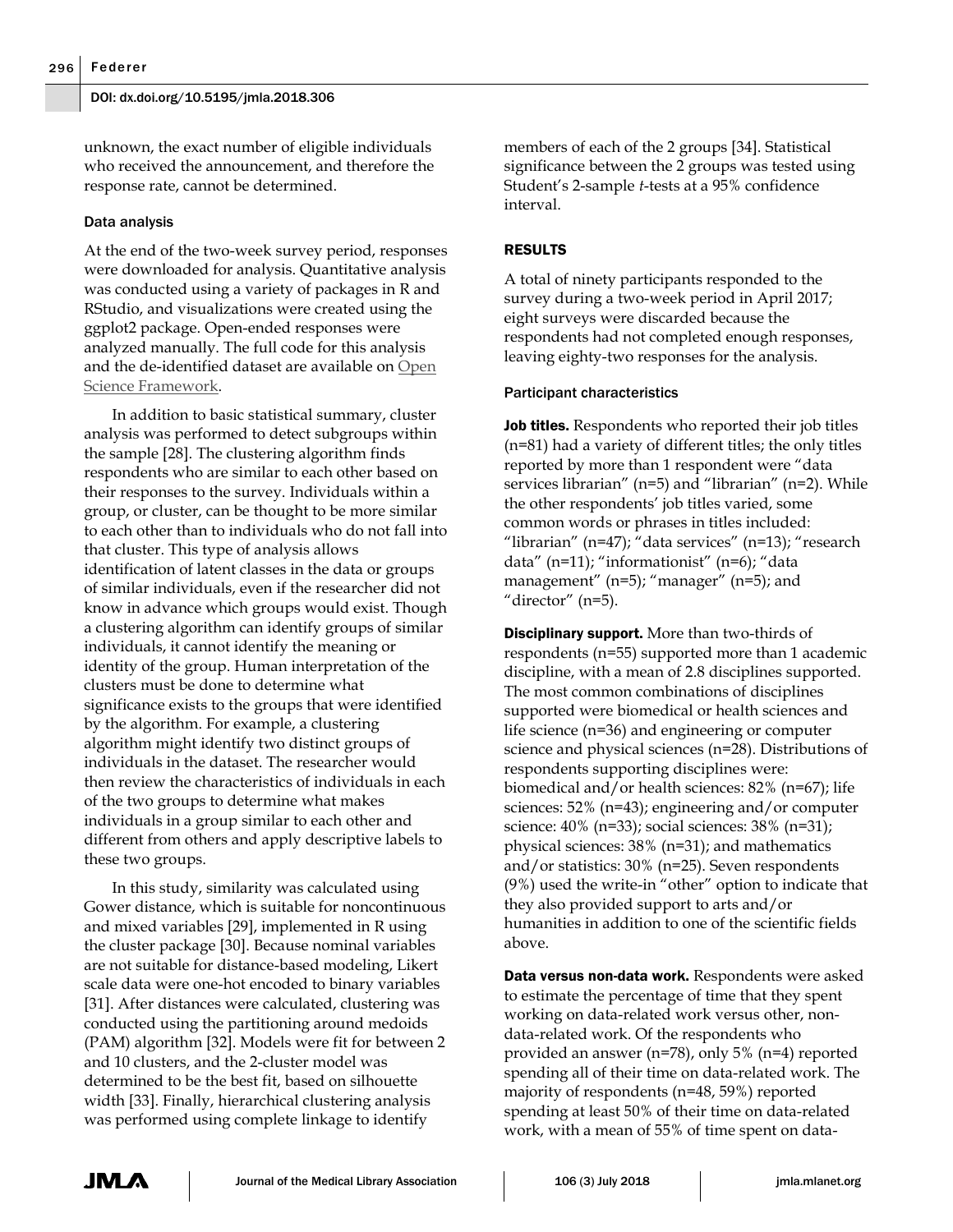related work. The distribution of time spent on datarelated work was bimodal, with 11 respondents indicating that they spent 25% of their time on datarelated work, and 12 respondents indicating that they spent 75% of their time on data-related work.

Experience in the field. Respondents reported the number of years that they had worked in their current positions, with times ranging between 0 and 17 years (mean=3.95 years). The most common length of time in the current positions was 1 year, with 25 respondents (31%). Respondents also indicated the number of years that they had worked in librarianship in total, with times ranging between 0 and 37 years (mean=9.99 years). The most common length of time in the field was between 4 and 6 years, with 30 respondents (38%) falling in this range.

Respondents' number of years of experience at the time of starting their current positions was calculated by subtracting years in their current positions from their years in librarianship in total. Results ranged from 0 to 31 years (mean=6.04). The most common response was 0 years of experience at the time of starting the current position. Nearly 25% of respondents (n=20) indicated that their years in their current position were equal to their years in librarianship total. In other words, their current jobs could be assumed to be their first jobs in librarianship.

**Educational experience.** Respondents indicated their educational experience by selecting all applicable degrees and other educational opportunities, such as certificates and non-degree training, that they had completed. The majority of respondents had completed an American Library Association (ALA)– accredited master's degree in library science or library and information science (MLS or MLIS), while other types of specialized education were less common. Most respondents (75%, n=62) reported completing more than 1 educational opportunity, with a mean of 2.23 completed educational opportunities. Distributions of respondents with various degrees were as follows: ALA-accredited master's degree: 83% (n=68); undergraduate science degree: 39% (n=32); other nondegree, non-certificate training in data, science, or specialized librarianship: 38% (n=31); science master's degree: 23% (n=19);

doctorate (PhD) (any discipline): 17% (n=14); other non-ALA, nonscience master's degree: 12% (n=10); and specialized librarianship certification (such as data or medical library certification): 11% (n=9).

#### Importance of skills, knowledge, and competencies

A taxonomy consisting of forty-seven items divided into nine categories (supplemental Appendix B) was created to quantify the types of skills, knowledge, and characteristics that data librarians consider most important to their work. Respondents were asked to rate the importance of each item to their work on a five-point Likert scale ("Not at all important," "Important," "Slightly important, "Very important," and "Absolutely essential" [27], with an option for "Don't know or  $N/A$ "). Figure 1 shows the breakdown of responses for each individual item in each of the nine categories.

"Personal Attributes" was the most highly rated category overall, with at least 70% of respondents ranking every item in that category "Very important" or higher. "Library Skills" was the lowest rated category, with about 40% of respondents or fewer ranking all but 1 item in that category "Very important" or higher. The top 5 items overall were: "Developing relationships with researchers, faculty, etc."; "Oral communication and presentation skills"; "Teamwork and interpersonal skills"; "Written communication skills"; and "Oneon-one consultation or instruction." The bottom 5 items overall were: "PhD or doctoral degree"; "Academy of Health Information Professionals (AHIP) membership"; "Cataloging"; "Graduate degree in a science or biomedical field"; and "Collection development."

#### Cluster analysis

Using a clustering algorithm, 2 groups were identified in this data set. The 2 groups were analyzed and compared to determine their characteristics. One group, accounting for 60% of the sample (n=57) could be described as "subject specialists," who tended to focus on a smaller number of disciplines and considered a smaller number of tasks to be important to their work. The other group, accounting for 30% of the sample (n=25) could be described as "data generalists," who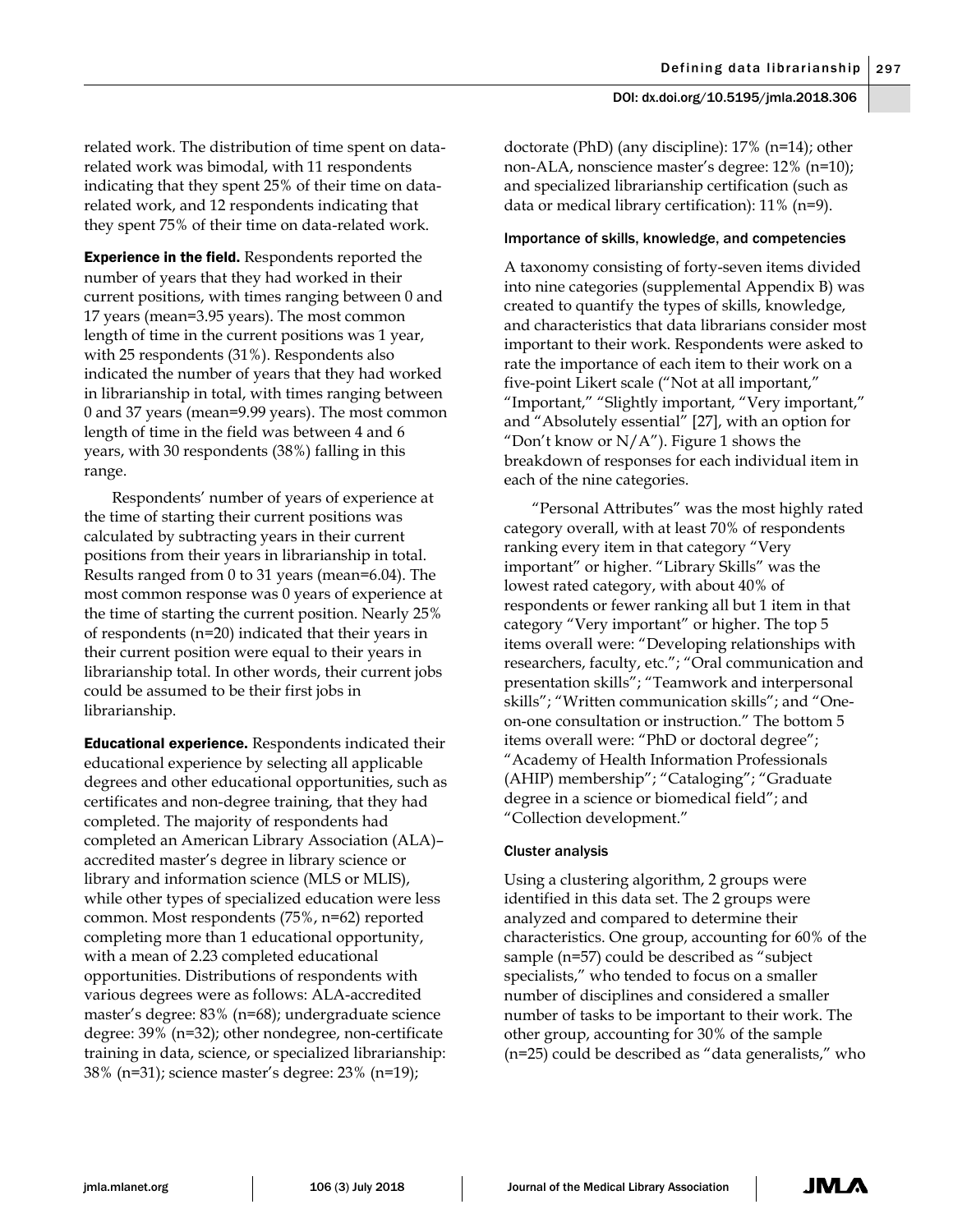## Figure 1 Overall ratings for each item, by category\*



\* \* The "Data Management" category is divided into two charts for ease of viewing due to the number of items in this category.

worked more broadly across disciplines and tended to rate a larger number of tasks as more highly important to their work. More data generalists reported spending most of their time on data-related work (80%) than did subject specialists (47%). Table 1 provides an overview of some of the differences between subject specialists and data generalists.

Considering the ratings of each group, data generalists tended to rate items as more important than the subject specialists, with a few exceptions. The items that subject specialists rated as more important than the data generalists reflected the

more specialized areas that these respondents likely supported. For example, subject specialists rated "Bioinformatics support," "Support for clinical data management," and "Support for data resources (such as National Center for Biotechnology Information [NCBI] and other molecular biology databases, data repositories, etc.)" as more important overall than did data generalists. On the other hand, data generalists tended to rate skills related to data support in general—such as "Data management planning," "Support for general data management," and "Development of data services"—more highly than subject specialists did.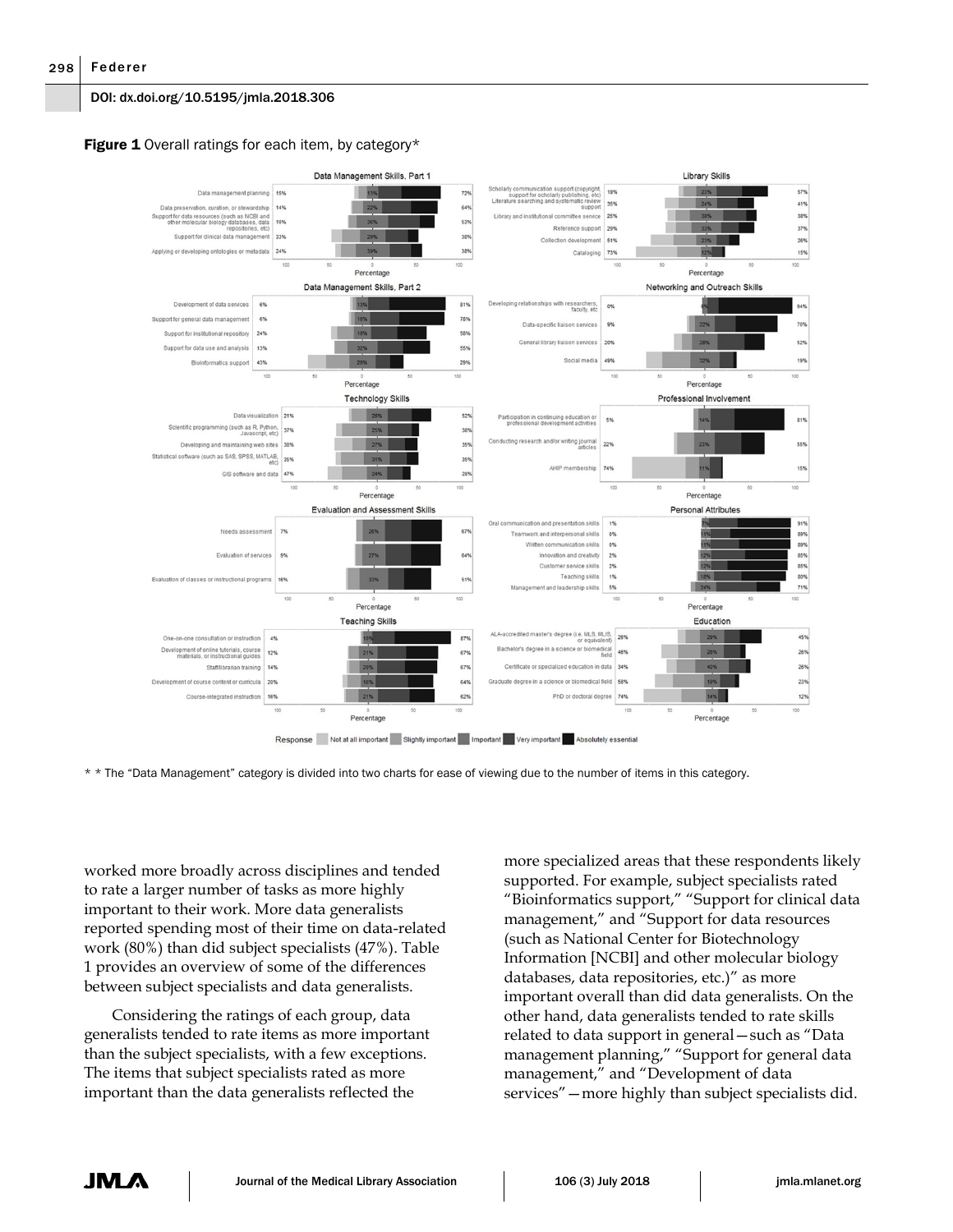|                                                              | <b>Subject specialists</b> | Data generalists | <i>v</i> -value |
|--------------------------------------------------------------|----------------------------|------------------|-----------------|
| Mean number of disciplines served                            | 2.12                       | 4.36             | $\leq 0.001*$   |
| Mean degrees or certificates held                            | 2.07                       | 2.60             | $0.01*$         |
| Mean years in current position                               | 4.89                       | 3.2              | 0.13            |
| Mean time in profession overall                              | 10.25                      | 10.04            | 0.92            |
| Mean percent of time spent working on data-<br>related tasks | 47.27                      | 73.2             | $< 0.001*$      |
| Mean number of tasks rated absolutely essential              | 11.42                      | 19.28            | $\leq 0.001*$   |

Table 1 Differences between respondents in subject specialists and data generalists clusters

\* *p*-values marked with \* indicate a statistically significant difference between the 2 groups.

#### Qualitative comments

In addition to the quantitative portion of the survey, respondents were invited to share other thoughts on skills and competencies for data librarianship, and thirty respondents provided written feedback. Most of these comments addressed training for data librarians, though many respondents differed in their opinions about which types of education were most important. A few respondents felt that an ALA-accredited master's degree was crucial to success in data librarianship because such training provided a useful foundation in information retrieval, information-seeking behavior, scholarly communication, and other related knowledge. However, others disagreed on the relevance of the MLIS/MLS degree. One respondent noted, "I only rated the MLS as important because it's still a credential that gets you in the door to working in a data-related position in a library. Very little of the MLS coursework I completed has been helpful in my current role."

Many comments emphasized the importance of subject matter knowledge, whether that knowledge came in the form of formal scientific training, handson research experience, or even on-the-job learning. These respondents felt that a deep understanding of how and why research data are collected, organized, and analyzed as well as a familiarity with the scientific method and analytical processes were essential to the data librarian role. One respondent also commented that "our researchers have shown a strong bias towards working with 'one of their own,'" suggesting that research experience or academic credentials might help bolster a data librarian's credibility with users.

Just as the responses to the quantitative portion of the survey tended to emphasize the value of personal attributes over the technical skills, many comments highlighted that individual characteristics could be crucial to success. Respondents mentioned the importance of such traits as curiosity and the desire to learn, the ability to think "outside the box," and a willingness to try new things.

### **DISCUSSION**

The findings of this study suggest that data librarians are a heterogeneous community of information professionals from varied educational and professional backgrounds, conducting many different types of work. As might be expected for an emerging profession, opinions differ among data librarians about the specific types of expertise that are important, and the types of work that different data librarians perform may be widely divergent. The existence of two groups of similar professionals, described here as subject specialists and data generalists, suggests that data librarianship may not be a single role but rather one that allows professionals to focus on areas related to their own interests or their users' needs.

#### Implications of study findings

These findings have implications for a number of a stakeholders, including libraries seeking to hire data librarians, educational institutions and the future data librarians they train, and data librarians themselves.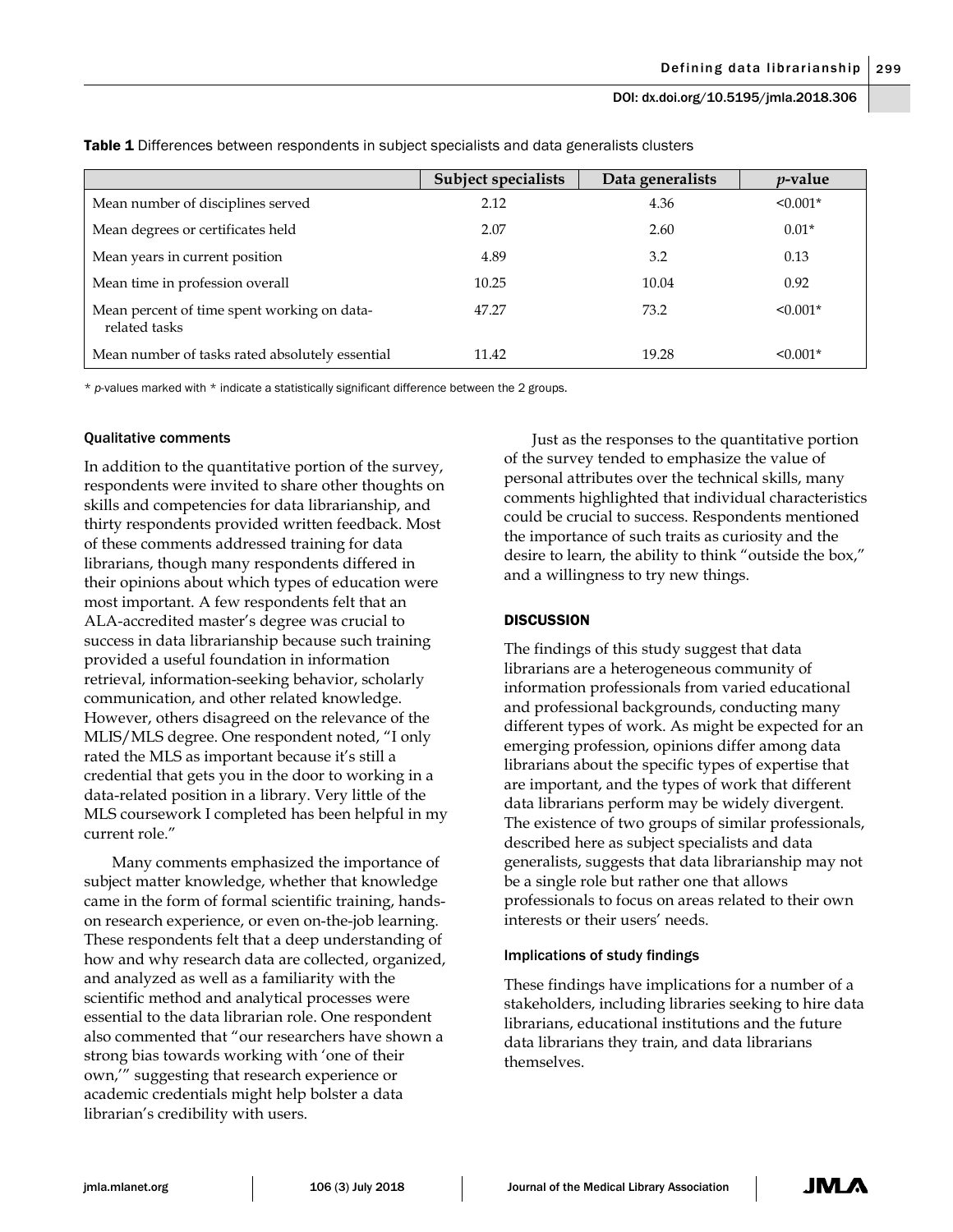Implications for libraries. Libraries and institutions that aim to hire a data librarian may wish to consider whether their user population's needs can best be met by a data generalist or a subject specialist data librarian. Data generalists, with a broad knowledge of how data are used across several subject areas or skills, may be well suited to work in academic settings where they will have opportunities to engage with students, faculty, and researchers in a variety of disciplines. On the other hand, subject specialist who have deeply developed a few select skills and cultivated expertise working with specific user groups may be a good fit for an institution where they can focus more specifically on the type of users who can benefit from their expertise.

Whatever type of data librarian institutions seek to hire, they may wish to carefully reflect on the actual skills and knowledge that will be necessary for individuals to be successful in the position. Many libraries have never had a dedicated, specialized data librarian before, so they may have little to draw on in terms of clearly defining the scope of a new data librarian job and may, therefore, have unclear expectations of the skills and knowledge that the successful job candidate should have. While this study shows that most data librarians consider about ten skills to be "absolutely essential" to their work, the content analysis portion of this study found that most job ads required about twenty skills. Rather than take a "kitchen sink" approach to job ads that includes a broad range of skills [35], institutions seeking to hire a data librarian can, in fact, identify candidates who are a better fit by reflecting on what the specific needs of the institution are as well as what types of skills professional data librarians consider most essential, as identified in research like the present study.

Once data librarians are hired, institutional support can help ensure that they are successful in their work. As several respondents noted, ongoing training is essential to ensure that data librarians remain up-to-date in a rapidly evolving field, so institutions may consider providing time and funding for data librarians to pursue such training. Because data librarianship can involve extensive outreach, including to high-level stakeholders at the institution, data librarians may also benefit from the support of their library leadership in forming these relationships. Given the emerging nature of the field, data librarians are often in the position of

implementing new and previously untested services, some of which may end up being unsuccessful. Data librarians may be more effective in moving the profession forward in institutions where they feel that they are supported by their leadership and that they have the freedom to experiment and innovate, even if some of their projects ultimately fail.

Implications for educational institutions and future data librarians. The findings of this study also have implications for library schools and other institutions that are training the next generation of information professionals. Many respondents in this sample were ambivalent about the usefulness of their educational backgrounds to their current work, suggesting that new curricula may be needed to enable data librarians to adequately respond to the evolving needs of research communities. As the profession continues to evolve and new roles emerge, studies like this one can help identify the competencies that need to be incorporated into curricula for librarians and information professionals.

The emphasis on "soft skills" and personality traits may be encouraging to librarians who wish to transition into more data-focused roles, even if they do not have a highly technical or scientific background. Respondents in this study seemed to overwhelmingly agree that traits like oral communication skills and the ability to cultivate relationships with users were more important than highly technical skills like scientific programming or data visualization. Together with the finding that most respondents considered participation in continuing education important, these results suggest that librarians who are willing to learn more about research and the scientific process can be successful in data librarian positions.

Implications for data librarians. As has been discussed, what it really means to be a "data librarian" has not yet been clearly defined. This study has demonstrated that data librarians differ from one another in their professional expertise, the work they do, and even in characteristics as fundamental as their job titles. One respondent in this survey commented, "I feel less and less like a 'librarian' and more and more like...something else," reflecting some of the uncertainty that comes with working in an emerging role.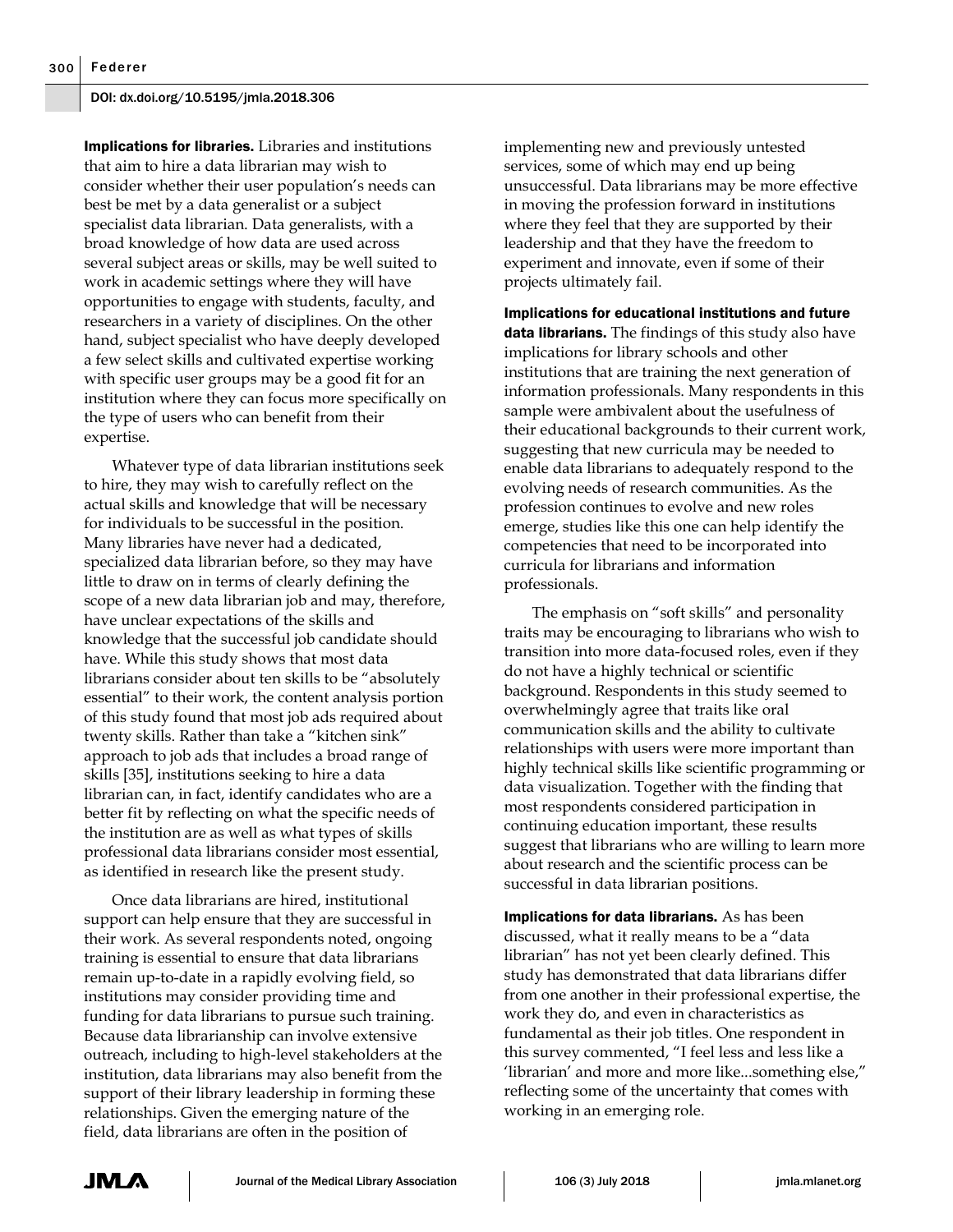While the actual practice of data librarianship can entail many different roles and skills, data librarians may benefit from the opportunity to engage with their peers through professional organizations and scholarly communication. Though no overarching professional organization exists for data librarians, special interest groups and other networking opportunities exist in several larger organizations. For example, MLA's recently formed Data Special Interest Group provides an opportunity for data librarians to communicate with and learn from each other and creates a structure within which members can work to develop training on data-related topics for MLA members. Beyond medical librarianship, the Datacure email group allows data librarians working in a variety of roles and fields to communicate with each other. A recent article also provides suggestions for online communities and other resources for learning more about research data services [36]. These sorts of groups, both formal and informal, allow data librarians to explore challenges and opportunities as well as work together to help define the data librarian role.

## Limitations

More than 80% of the respondents in this sample reported supporting biomedical or health sciences. Because this survey was announced mostly through channels that reach medical librarians, this population was likely overrepresented in this sample. Therefore, the extent to which these results can be generalized to librarian data support in other disciplines may be limited. In addition, this survey utilized closed-ended questions to ask science data librarians about the importance only of the predefined set of skills included in the taxonomy. Though efforts were made to ensure that the taxonomy was complete and theoretically sound, additional skills that were not included in this taxonomy might also be relevant to science data librarianship.

#### Conclusions and directions for future work

Future research that aims to reach other disciplinary populations could be useful in further expanding the knowledge of data librarianship beyond this article's focus on biomedical and health sciences librarians. For example, many libraries are engaged in providing services to digital humanities researchers in ways that may differ from the types of

data work described here [37]. Though data librarianship jobs are becoming more common, this field is still nascent, comprising a broad community of librarians with diverse job titles, backgrounds, and professional responsibilities. The field may remain similarly diffuse in the long-term, but future research could help determine whether the data librarian role will coalesce around a more defined professional identity.

Finally, support for researchers' data needs is a moving target, with constantly evolving technologies and a quickly shifting policy landscape. Data librarians should keep their fingers on the pulse of their institutions' needs to ensure that their skills, knowledge, and competencies remain relevant and up to date. Library schools and professional organizations should similarly stay up to date on trends in this rapidly evolving field to ensure that their curricula and continuing education programs are suitable to prepare information professionals to take on new data librarian roles.

## ACKNOWLEDGMENTS

The author thanks the librarians who pilot-tested the survey instrument, all who responded to the survey, and three anonymous reviewers for their helpful feedback.

#### **REFERENCES**

- 1. Piorun M, Kafel D, Leger-Hornby T, Najafi S, Martin E, Colombo P, LaPelle N. Teaching research data management: an undergraduate/graduate curriculum. J eSci Librariansh. 2012;1(1):46–50.
- 2. Shorish Y. Data information literacy and undergraduates: a critical competency. Coll Undergrad Libr. 2015 Jan 2;22(1):97–106.
- 3. Federer LM, Lu YL, Joubert DJ. Data literacy training needs of biomedical researchers. J Med Libr Assoc. 2016 Jan;104(1):52–7. DOI[: http://dx.doi.org/10.3163/1536-](http://dx.doi.org/10.3163/1536-5050.104.1.008) [5050.104.1.008.](http://dx.doi.org/10.3163/1536-5050.104.1.008)
- 4. Surkis A, LaPolla FWZ, Contaxis N, Read KB. Data Day to Day: building a community of expertise to address data skills gaps in an academic medical center. J Med Libr Assoc. 2017 Apr;105(2):185–91. DOI: [http://dx.doi.org/10.5195/jmla.2017.35.](http://dx.doi.org/10.5195/jmla.2017.35)
- 5. Iwema CL, Ratajeski MA, Ketchum AM. Library support for data management plans. In: Federer L, ed. The Medical Library Association guide to data management for librarians. Lanham, MD: Rowman & Littlefield; 2016. p. 95– 108.

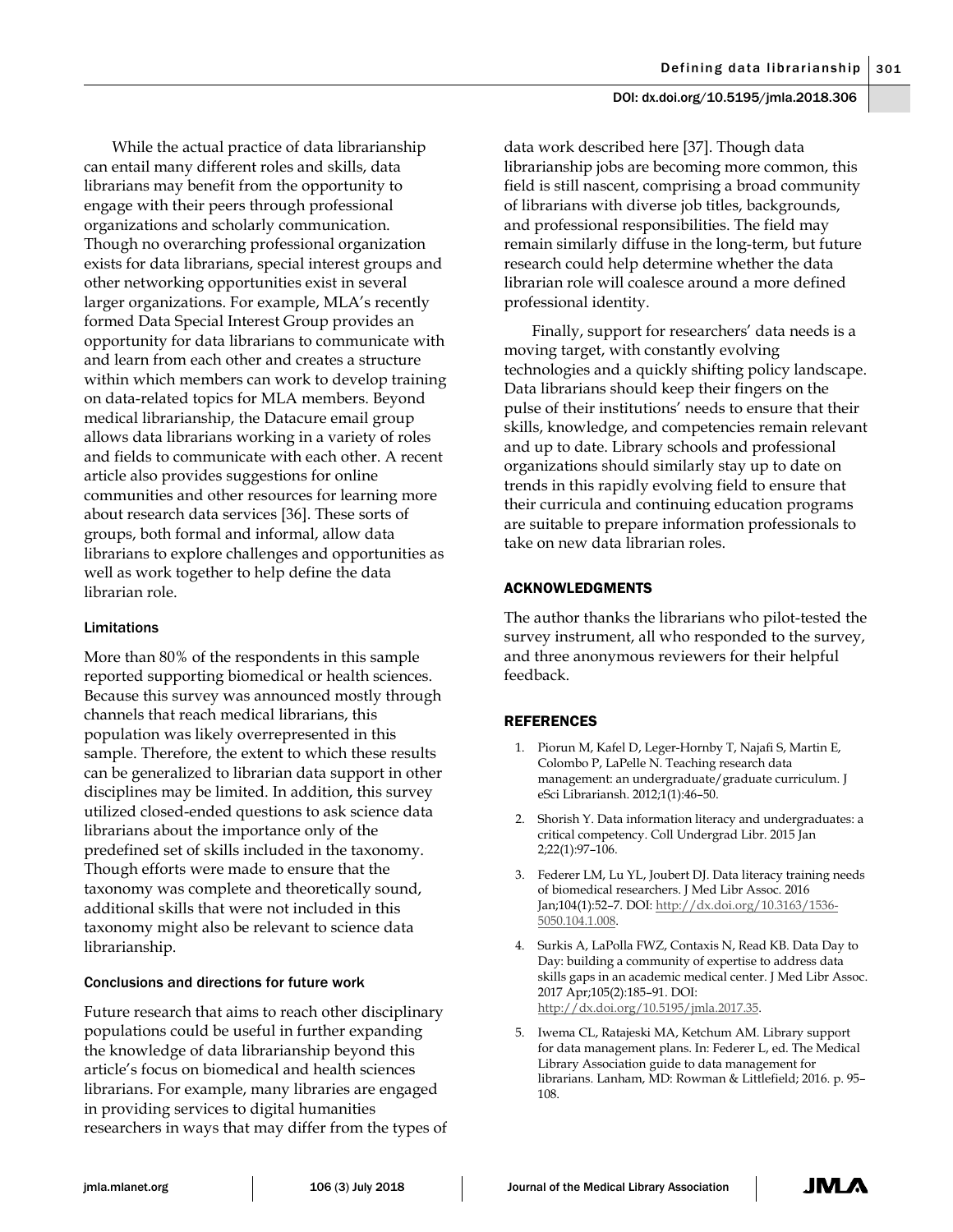- 6. Read KB, LaPolla FWZ, Tolea MI, Galvin JE, Surkis A. Improving data collection, documentation, and workflow in a dementia screening study. J Med Libr Assoc. 2017 Apr;105(2):160–6. DOI: [http://dx.doi.org/10.5195/jmla.2017.221.](http://dx.doi.org/10.5195/jmla.2017.221)
- 7. Medina-Smith A, Tryka KA, Silcox B, Hanisch RJ. Librarians and scientists partner to address data management. Digit Libr Perspect. 2016 Aug 8;32(3):142–52.
- 8. Delserone LM. At the watershed: preparing for research data management and stewardship at the University of Minnesota Libraries. Libr Trends. 2008;57(2):202–10.
- 9. Newton MP, Miller CC, Bracke MS. Librarian roles in institutional repository data set collecting: outcomes of a research library task force. Collect Manag. 2010 Dec 20;36(1):53–67.
- 10. Lage K, Losoff B, Maness J, Cragin MH. Receptivity to library involvement in scientific data curation: a case study at the University of Colorado Boulder. portal Libr Acad. 2011;11(4):915–37.
- 11. Primich T. A semester-long seminar in statistical visualization for undergraduates as taught by a science and engineering librarian. Sci Technol Libr. 2010 Aug 31;29(3):181–8.
- 12. Brandenburg M, Joque J. Contextualizing visualization in library services. In: Federer L, ed. The Medical Library Association guide to data management for librarians. Lanham, MD: Rowman & Littlefield; 2016. p. 139–50.
- 13. Brandenburg MD, Garcia-Milian R. Interinstitutional collaboration for end-user bioinformatics training: Cytoscape as a case study. J Med Libr Assoc. 2017 Apr;105(2):179–84. DOI: [http://dx.doi.org/10.5195/jmla.2017.224.](http://dx.doi.org/10.5195/jmla.2017.224)
- 14. Tenopir C, Birch B, Allard S. Academic libraries and research data services: current practices and plans for the future. Association of College & Research Libraries; 2012 Jun.
- 15. Yoon A, Schultz T. Research data management services in academic libraries in the US: a content analysis of libraries' websites. Coll Res Libr. 2017 Nov;78(7):920–33.
- 16. Lyon L. The informatics transform: re-engineering libraries for the data decade. Int J Digit Curation. 2012;7(71):126–38.
- 17. Association of College & Research Libraries. ACRL proficiencies for assessment librarians and coordinators [Internet]. The Association; 2017 [cited 10 Apr 2017]. [<http://www.ala.org/acrl/standards/assessment\\_proficie](http://www.ala.org/acrl/standards/assessment_proficiencies) [ncies>](http://www.ala.org/acrl/standards/assessment_proficiencies).
- 18. Cataloging Competencies Task Force. Core competencies for cataloging and metadata professional librarians [Internet]. Association of Library Collections & Technical Services; 2017 [cited 10 Apr 2017]. [<https://alair.ala.org/handle/11213/7853>](https://alair.ala.org/handle/11213/7853).
- 19. Medical Library Association. Professional competencies for health sciences librarians [Internet]. The Association; 2007 [cited 10 Apr 2017]. [<http://www.mlanet.org/education/policy/>](http://www.mlanet.org/education/policy/).
- 20. Tenopir C, Sandusky RJ, Allard S, Birch B. Research data management services in academic research libraries and perceptions of librarians. Libr Inf Sci Res. 2014 Apr;36(2):84–90.
- 21. Kerby EE. Research data services in veterinary medicine libraries. J Med Libr Assoc. 2016 Oct;104(4):305–8. DOI: [http://dx.doi.org/10.3163/1536-5050.104.4.010.](http://dx.doi.org/10.3163/1536-5050.104.4.010)
- 22. Ortiz-Repiso Jiménez V, Greenberg J, Calzada Prado FJ. Dialoging about data with the iSchools: exploring curricula trends [Internet]. Pre-referee version candidate pap. J Inf Sci. 2017 [cited 10 Apr 2017]. [<https://e](https://e-archivo.uc3m.es/handle/10016/24454)[archivo.uc3m.es/handle/10016/24454>](https://e-archivo.uc3m.es/handle/10016/24454).
- 23. Huang M, Chang Y. Characteristics of research output in social sciences and humanities: from a research evaluation perspective. J Am Soc Inf Sci Technol. 2008 Sep;59(11):1819– 28.
- 24. Wu L, Li P. What do they want? a content analysis of Medical Library Association reference job announcements, 2000–2005. J Med Libr Assoc. 2008 Oct;96(4):378–81. DOI: [http://dx.doi.org/10.3163/1536-5050.96.4.015.](http://dx.doi.org/10.3163/1536-5050.96.4.015)
- 25. Partridge H, Menzies V, Lee J, Munro C. The contemporary librarian: skills, knowledge and attributes required in a world of emerging technologies. Libr Inf Sci Res. 2010 Oct;32(4):265–71.
- 26. Schmidt B, Shearer K. Librarians' competencies profile for research data management [Internet]. Joint Task Force on Librarians' Competencies in Support of E-Research and Scholarly Communication; 2016 Jun [cited 10 Apr 2017]. [<https://www.coar-repositories.org/files/Competencies](https://www.coar-repositories.org/files/Competencies-for-RDM_June-2016.pdf)[for-RDM\\_June-2016.pdf>](https://www.coar-repositories.org/files/Competencies-for-RDM_June-2016.pdf).
- 27. Dawes JG. Do data characteristics change according to the number of scale points used? an experiment using 5 point, 7 point and 10 point scales. Int J Market Res. 2008 Feb;50(1):61–104.
- 28. Romesburg HC. Cluster analysis for researchers. NC: Lulu Press; 2004.
- 29. Gower JC. A general coefficient of similarity and some of its properties. Biometrics. 1971 Dec;27(4):857–71.
- 30. Maechler M, Rousseeuw P, Struyf A, Hubert M, Hornik K. Cluster: cluster analysis basics and extensions. R package version 2.0.6. 2017.
- 31. Becker D. Using categorical data with one hot encoding [Internet]. Kaggle; 2017 Sep 14 [updated 21 Jan 2018; cited 30 Jan 2018]. [<https://www.kaggle.com/dansbecker/using-categorical](https://www.kaggle.com/dansbecker/using-categorical-data-with-one-hot-encoding/notebook)[data-with-one-hot-encoding/noteboo](https://www.kaggle.com/dansbecker/using-categorical-data-with-one-hot-encoding/notebook)k>.
- 32. Kaufman L, Rousseeuw PJ. Partitioning around medoids (program PAM). In: Finding groups in data: an introduction to clustering analysis. Hoboken, NJ: John Wiley & Sons; 1990. p. 68–125.
- 33. Rousseeuw PJ. Silhouettes: a graphical aid to the interpretation and validation of cluster analysis. J Comput Appl Math. 1987 Nov;20:53–65.
- 34. Johnson SC. Hierarchical clustering schemes. Psychometrika. 1967 Sep;32(3):241–54.